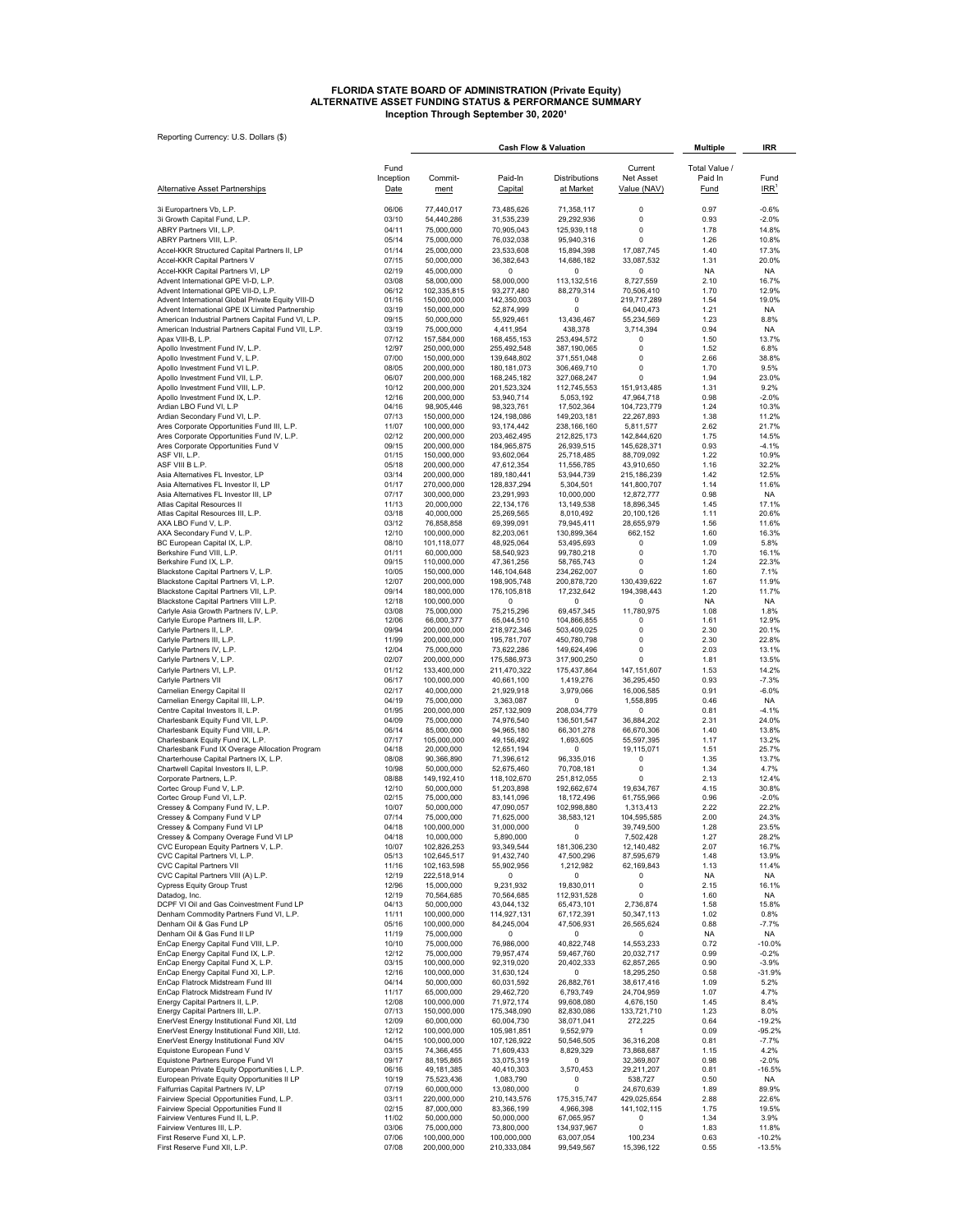| Reporting Currency: U.S. Dollars (\$)                                                                                |                |                            | <b>Cash Flow &amp; Valuation</b> | <b>Multiple</b>              | <b>IRR</b>                  |                   |                    |
|----------------------------------------------------------------------------------------------------------------------|----------------|----------------------------|----------------------------------|------------------------------|-----------------------------|-------------------|--------------------|
|                                                                                                                      | Fund           |                            |                                  |                              | Current                     | Total Value /     |                    |
|                                                                                                                      | Inception      | Commit-                    | Paid-In                          | Distributions                | Net Asset                   | Paid In           | Fund               |
| <u>Alternative Asset Partnerships</u>                                                                                | Date           | ment                       | Capital                          | at Market                    | Value (NAV)                 | Fund              | $IRR$ <sup>1</sup> |
| Francisco Partners III, L.P.<br>Francisco Partners IV, LP                                                            | 08/09<br>06/14 | 75,000,000<br>75,000,000   | 68,512,500<br>73,087,500         | 117,506,481<br>63,270,014    | 74,402,911<br>172,424,003   | 2.80<br>3.22      | 21.8%<br>38.7%     |
| Francisco Partners V, L.P.                                                                                           | 08/17          | 75,000,000                 | 53,250,000                       | 0                            | 62,465,200                  | 1.17              | 11.9%              |
| Francisco Partners VI, L.P.<br>FS Equity Partners V, L.P.                                                            | 11/19<br>07/02 | 100,000,000<br>50,000,000  | 0<br>40,136,967                  | 0<br>84,176,286              | 0<br>0                      | <b>NA</b><br>2.10 | NA<br>16.1%        |
| FS Equity Partners VI, L.P.                                                                                          | 01/09          | 75,000,000                 | 76,752,015                       | 207,013,660                  | 23,871,783                  | 3.01              | 23.1%              |
| FS Equity Partners VII, L.P.<br>FS Equity Partners VIII, L.P.                                                        | 01/14<br>05/18 | 100,000,000<br>100,000,000 | 107,569,898<br>32,632,691        | 24,398,494<br>1,514,227      | 111, 152, 823<br>26,766,135 | 1.26<br>0.87      | 7.7%<br>$-18.2%$   |
| Gores Capital Partners, L.P.                                                                                         | 08/03          | 50,000,000                 | 47,063,636                       | 60,965,147                   | $^{\circ}$                  | 1.30              | 8.4%               |
| Gores Capital Partners II, L.P.<br>Gores Capital Partners III, L.P.                                                  | 03/07<br>08/09 | 50,000,000<br>125,000,000  | 45,307,913<br>105, 124, 539      | 51,590,459<br>104,839,695    | 0<br>0                      | 1.14<br>1.00      | 3.8%<br>$-0.1%$    |
| Green Equity Investors III, L.P.                                                                                     | 09/98          | 60,000,000                 | 54,613,145                       | 125,883,576                  | 0<br>0                      | 2.31              | 21.9%              |
| Green Equity Investors IV, L.P.<br>Green Equity Investors V, L.P.                                                    | 09/02<br>11/06 | 100,000,000<br>100,000,000 | 122,786,720<br>101,347,021       | 218,999,019<br>196,627,503   | 0                           | 1.78<br>1.94      | 10.7%<br>17.4%     |
| Green Equity Investors VI, L.P.                                                                                      | 09/11          | 190,000,000                | 193,567,043                      | 242,730,354                  | 0                           | 1.25              | 12.3%              |
| Grove Street Partners Buyout, L.P.<br>Grove Street Partners Buyout II, L.P.                                          | 01/06<br>10/10 | 150,000,000<br>230,000,000 | 150,684,556<br>225,401,947       | 222,277,640<br>150,815,713   | 22,065,666<br>187,586,930   | 1.62<br>1.50      | 10.2%<br>12.2%     |
| Grove Street Partners Ventures, L.P.<br>Grove Street Partners Ventures II, L.P.                                      | 05/04<br>02/08 | 200,000,000<br>200,000,000 | 213,828,809<br>219,309,744       | 333,558,289<br>398,458,177   | 0<br>283,110,543            | 1.56<br>3.11      | 7.2%<br>21.4%      |
| Grove Street Partners Ventures III, L.P.                                                                             | 08/12          | 150,000,000                | 158,015,959                      | 57,621,934                   | 317,974,187                 | 2.38              | 21.6%              |
| Hahn & Company III L.P.,<br>Hellman & Friedman Capital Partners V, L.P.                                              | 07/18<br>08/04 | 50,000,000<br>75,000,000   | 11,743,681<br>67,744,774         | 981,691<br>185,424,201       | 10,378,930<br>0             | 0.97<br>2.74      | $-3.3%$<br>29.4%   |
| Hellman & Friedman Capital Partners VI, L.P.                                                                         | 10/06          | 100,000,000                | 97,041,660                       | 173,450,549                  | $^{\circ}$                  | 1.79              | 12.6%              |
| Hellman & Friedman Capital Partners VII, L.P.<br>Hellman & Friedman Capital Partners VIII, L.P.                      | 09/08<br>09/14 | 200,000,000<br>200,000,000 | 191,357,716<br>202,500,718       | 329,858,432<br>25,936,878    | 272,771,512<br>271,220,732  | 3.15<br>1.47      | 25.0%<br>18.2%     |
| Hellman & Friedman Capital Partners IX, L.P.                                                                         | 04/18          | 250.000.000                | 55,301,789                       | $^{\circ}$                   | 60,612,544                  | 1.10              | NA                 |
| Hicks, Muse, Tate & Furst Equity Fund III, L.P.<br>Hicks, Muse, Tate & Furst Equity Fund IV, L.P.                    | 05/96<br>03/98 | 200,000,000<br>400,000,000 | 210,258,927<br>423,434,828       | 186,304,423<br>266,275,496   | 0<br>0                      | 0.89<br>0.63      | $-1.8%$<br>$-8.8%$ |
| Hicks, Muse, Tate & Furst Equity Fund V, L.P.                                                                        | 07/00          | 25,000,000                 | 27,231,920                       | 48,289,446                   | $^{\circ}$                  | 1.77              | 21.0%              |
| Inflexion Buyout Fund IV, L.P.<br>Inflexion Enterprise Fund IV                                                       | 04/14<br>03/16 | 52,587,527<br>19,982,149   | 50,668,267<br>22,858,803         | 13,306,503<br>5,840,052      | 46,088,127<br>19,813,626    | 1.17<br>1.12      | 6.5%<br>7.1%       |
| Inflexion Partnership Capital Fund I, L.P.                                                                           | 04/14          | 26,372,724                 | 25,729,800                       | 12,425,219                   | 20.742.369                  | 1.29              | 12.0%              |
| Insight Venture Partners Growth-Buyout Coinvestment Fund, L.P.<br>Insight Venture Partners VIII, L.P.                | 10/14<br>02/13 | 50,000,000<br>75,000,000   | 48,000,000<br>77,847,811         | 31,965,169<br>112,551,059    | 123,659,433<br>95,552,081   | 3.24<br>2.67      | 37.6%<br>20.9%     |
| Insight Venture Partners IX, L.P.                                                                                    | 10/14          | 75,000,000                 | 76,759,181                       | 24,434,053                   | 186,421,141                 | 2.75              | 30.1%              |
| Investindustrial VI, L.P.<br>Investindustrial VII L.P.                                                               | 10/15<br>12/18 | 55,802,326<br>76,982,294   | 52,595,044<br>5,710,576          | 830,372<br>0                 | 58,401,161<br>4,569,722     | 1.13<br>0.80      | 5.8%<br>$-33.5%$   |
| J.H. Whitney VII, L.P.                                                                                               | 01/10          | 75,000,000                 | 76,343,685                       | 59,281,951                   | 97,049,632                  | 2.05              | 15.2%              |
| Kelso Investment Associates VII, L.P.<br>Kelso Investment Associates VIII, L.P.                                      | 06/03<br>05/07 | 50,000,000<br>100,000,000  | 47,514,909<br>85,871,953         | 81,982,841<br>135,469,605    | 0<br>0                      | 1.73<br>1.58      | 12.2%<br>13.8%     |
| KKR Asian Fund II, L.P.                                                                                              | 10/11          | 100,000,000                | 111,926,992                      | 67,107,898                   | 84,612,628                  | 1.36              | 9.1%               |
| KKR Asian Fund III, L.P.<br>KKR European Fund III, L.P.                                                              | 10/16<br>05/07 | 150,000,000<br>58,757,859  | 98,744,735<br>50,706,630         | 19,339,542<br>53,362,696     | 109,502,580<br>0            | 1.30<br>1.05      | 23.5%<br>1.8%      |
| Kohlberg Investors V, L.P.                                                                                           | 06/04          | 45,000,000                 | 42,466,621                       | 45,208,998                   | 0                           | 1.06              | 1.2%               |
| Kohlberg Investors VI, L.P.<br>KPS Special Situations Supplemental Fund III, L.P.                                    | 03/07<br>06/09 | 50,000,000<br>50,000,000   | 43,063,311<br>31,912,535         | 72,089,155<br>84,971,337     | 0<br>212,396                | 1.67<br>2.67      | 15.8%<br>22.6%     |
| KPS Special Situations Fund IV, L.P.                                                                                 | 01/13          | 150,000,000                | 130,234,529                      | 33,517,492                   | 134,458,715                 | 1.29              | 15.8%              |
| KPS Special Situations Fund V (A), LP<br>KPS Special Situations Mid-Cap Fund, LP                                     | 07/19<br>10/19 | 200,000,000<br>50,000,000  | 37,864,045<br>9,043,666          | 0<br>0                       | 37,475,827<br>8,429,440     | 0.99<br>0.93      | NA.<br>NA          |
| LCP FSBA Co-Invest Account                                                                                           | 01/16          | 200,000,000                | 112,275,753                      | 47,466,753                   | 110,747,076                 | 1.41              | 23.5%              |
| Lexington Capital Partners IV, L.P.<br>Lexington Capital Partners V, L.P.                                            | 05/00<br>10/01 | 200,000,000<br>100,000,000 | 196,224,328<br>99,513,278        | 348,392,190<br>166,745,049   | 0<br>390,341                | 1.78<br>1.68      | 20.2%<br>18.9%     |
| Lexington Capital Partners VI, L.P.                                                                                  | 05/05          | 100,000,000                | 106,132,653                      | 138,227,009                  | 6,226,890                   | 1.36              | 6.4%               |
| Lexington Capital Partners VII, L.P<br>Lexington Capital Partners VIII, L.P.                                         | 01/09<br>08/13 | 200,000,000<br>250,000,000 | 174,592,348<br>222,252,099       | 236,317,954<br>132,635,690   | 39,944,294<br>168,878,246   | 1.58<br>1.36      | 13.6%<br>15.2%     |
| Lexington Capital Partners IX, L.P.                                                                                  | 02/18          | 250,000,000                | 42,810,960                       | 6,513,944                    | 53,578,025                  | 1.40              | NA.                |
| Lexington CIP V-F-O<br>Lexington Co-Investment Partners (Pools I & II), L.P.                                         | 01/20<br>01/98 | 200,000,000<br>500,000,000 | 0<br>499,974,505                 | $^{\circ}$<br>675,610,817    | 0<br>0                      | <b>NA</b><br>1.35 | <b>NA</b><br>6.3%  |
| Lexington Co-Investment Partners II (Pools III & IV), L.P.                                                           | 01/98          | 500,000,000                | 495,794,418                      | 1,073,220,891                | 6,632,130                   | 2.18              | 23.4%              |
| Lexington Co-Investment Partners 2005 (Pools I & II), L.P.<br>Lexington Co-Investment Partners 2005 (Pool III), L.P. | 08/05<br>03/12 | 500,000,000<br>500,000,000 | 497,964,643<br>524,183,985       | 652,726,430<br>649,220,592   | 59,937,820<br>361,827,796   | 1.43<br>1.93      | 5.2%<br>17.7%      |
| Lexington Co-Investment Partners 2005 Pool IV                                                                        | 12/15          | 500,000,000                | 482,144,000                      | 82,002,232                   | 569,954,774                 | 1.35              | 18.6%              |
| Lexington Co-Investment Partners V, L.P.<br>Lexington Middle Market Investors III, L.P.                              | 05/19<br>12/12 | 150,000,000<br>100,000,000 | 0<br>80,776,463                  | $^{\circ}$<br>68,596,054     | $^{\circ}$<br>50,376,724    | <b>NA</b><br>1.47 | <b>NA</b><br>14.9% |
| Liberty Partners Pool I                                                                                              | 03/93          | 205,686,600                | 198,347,330                      | 465, 437, 875                | 0                           | 2.35              | 20.7%              |
| Liberty Partners Pool II<br>Liberty Partners Pool III                                                                | 06/94<br>06/96 | 359,789,821<br>506,208,481 | 376,606,498<br>529,232,632       | 605,073,932<br>538,362,219   | 0<br>0                      | 1.61<br>1.02      | 10.7%<br>0.4%      |
| Liberty Partners Pool IV                                                                                             | 12/98          | 195,075,745                | 198.104.313                      | 132,103,527                  | 0                           | 0.67              | $-19.2%$           |
| Liberty Partners Pool V<br>Liberty Partners Pool VI                                                                  | 03/99<br>03/02 | 329,664,359<br>595,484,687 | 347,297,915<br>1,315,567,216     | 396,920,863<br>1,128,135,042 | 0<br>13,000                 | 1.14<br>0.86      | 2.7%<br>$-6.6%$    |
| Liberty Partners Pool VII                                                                                            | 12/05          | 290,808,542                | 251,874,140                      | 210,667,930                  | 2,559,626                   | 0.85              | $-7.2%$            |
| Liberty Partners Group II, L.P.<br>Lightbay Investment Partners LP                                                   | 05/08<br>12/16 | 9,766,830<br>50,000,000    | 741,589<br>19,840,256            | 0<br>1,109,106               | 0<br>18,878,696             | 0.00<br>1.01      | $-100.0%$<br>0.8%  |
| Lindsay, Goldberg & Bessemer II, L.P.                                                                                | 07/06          | 100,000,000                | 92,552,700                       | 137, 178, 856                | $^{\circ}$                  | 1.48              | 8.0%               |
| Lindsay, Goldberg & Bessemer III, L.P.<br>Livingbridge Enterprise 3 LP                                               | 07/08<br>12/18 | 100,000,000<br>32,305,168  | 92,507,383<br>1,129,276          | 109,182,421<br>0             | 0<br>1                      | 1.18<br>0.00      | 6.8%<br>NA.        |
| Livingbridge 7 LP                                                                                                    | 01/20          | 79,484,938                 | 0                                | 0                            | 0                           | NA                | NA                 |
| MBK Partners Fund V, L.P.<br>Montagu Private Equity IV, L.P.                                                         | 11/19<br>12/10 | 100,000,000<br>56,819,796  | 0<br>47,196,996                  | 0<br>65,597,905              | 0<br>9.987.422              | NA<br>1.60        | NA<br>13.7%        |
| Montagu V                                                                                                            | 10/14          | 111,109,877                | 94,333,508                       | 36,861,120                   | 90,734,771                  | 1.35              | 16.7%              |
| Montagu VI L.P.<br>New Mountain Partners II, L.P.                                                                    | 06/19<br>03/04 | 85,323,261<br>50,000,000   | 0<br>40,792,023                  | 0<br>82,743,413              | 0<br>734,594                | NA<br>2.05        | NA<br>13.6%        |
| New Mountain Partners III, L.P.                                                                                      | 03/07          | 100,000,000                | 93,673,301                       | 152,764,548                  | 64,834,685                  | 2.32              | 13.8%              |
| New Mountain Partners IV, L.P.<br>OpCapita Consumer Opportunities Fund II                                            | 10/12<br>04/16 | 100,000,000<br>38,251,366  | 89,703,570<br>29,594,786         | 142,727,228<br>586,988       | 0<br>24,130,116             | 1.59<br>0.84      | 22.1%<br>$-7.6%$   |
| OpCapita Consumer Opportunities Fund III, L.P.                                                                       | 11/19          | 38,682,154                 | 739,920                          | 0                            | 1                           | 0.00              | NA                 |
| OpenView Venture Partners IV, L.P.<br>OpenView Venture Partners V, L.P.                                              | 08/14<br>05/17 | 25,000,000<br>25,000,000   | 25,000,000<br>22,217,500         | 683,616<br>4,265,991         | 37,717,080<br>30,068,777    | 1.54<br>1.55      | 12.6%<br>30.2%     |
| OpenView Venture Partners VI, L.P.                                                                                   | 09/19          | 30,000,000                 | 1,170,000                        | 0                            | 737,707                     | 0.63              | NA.                |
| PAI Europe V, L.P.<br>Pantheon Global Secondary Fund IV, L.P.                                                        | 06/07<br>11/08 | 42,563,071<br>100,000,000  | 35,666,465<br>66,400,000         | 46,401,458<br>89,403,617     | 0<br>15,494,204             | 1.30<br>1.58      | 7.0%<br>13.1%      |
| Pantheon Venture Partners II, L.P.                                                                                   | 01/04          | 100,000,000                | 98,247,500                       | 149,766,811                  | 0                           | 1.52              | 6.8%               |
| Paul Capital Top Tier Investments II, L.P.<br>Paul Capital Top Tier Investments III, L.P.                            | 12/01<br>12/04 | 120,000,000<br>75,000,000  | 115,159,193<br>73,396,164        | 154,866,240<br>92,247,498    | $^{\circ}$<br>10,232,598    | 1.34<br>1.40      | 4.3%<br>5.3%       |
| Paul Capital Top Tier Investments IV, L.P.                                                                           | 04/07          | 100,000,000                | 101,694,458                      | 203,199,504                  | $^{\circ}$                  | 2.00              | 13.9%              |
| Paul Capital Top Tier Special Opportunities Fund, L.P.<br>Peak Rock Capital Credit Fund II                           | 04/09<br>11/16 | 12,450,000<br>20,000,000   | 11,932,501<br>5,761,683          | 7,366,759<br>3,563,316       | 2,052,412<br>2,140,491      | 0.79<br>0.99      | $-3.2%$<br>$-1.5%$ |
| Peak Rock Capital Fund II, L.P.                                                                                      | 11/16          | 80,000,000                 | 47,750,674                       | 27,887,832                   | 40,881,552                  | 1.44              | 43.5%              |
| Permira European Fund IV, L.P.<br>Permira V, LP                                                                      | 07/06<br>08/12 | 64,037,705<br>136,860,690  | 66,661,814<br>90,291,430         | 104, 162, 715<br>111,021,053 | $^{\circ}$<br>118,743,835   | 1.56<br>2.54      | 8.3%<br>23.4%      |
| Platinum Equity Capital Partners, L.P.                                                                               | 09/03          | 50,000,000                 | 34,606,203                       | 100,796,151                  | $^{\circ}$                  | 2.91              | 60.2%              |
| Platinum Equity Capital Partners II, L.P.                                                                            | 09/07          | 75,000,000                 | 68,185,880                       | 106,261,599                  | 3,615,984                   | 1.61              | 12.2%              |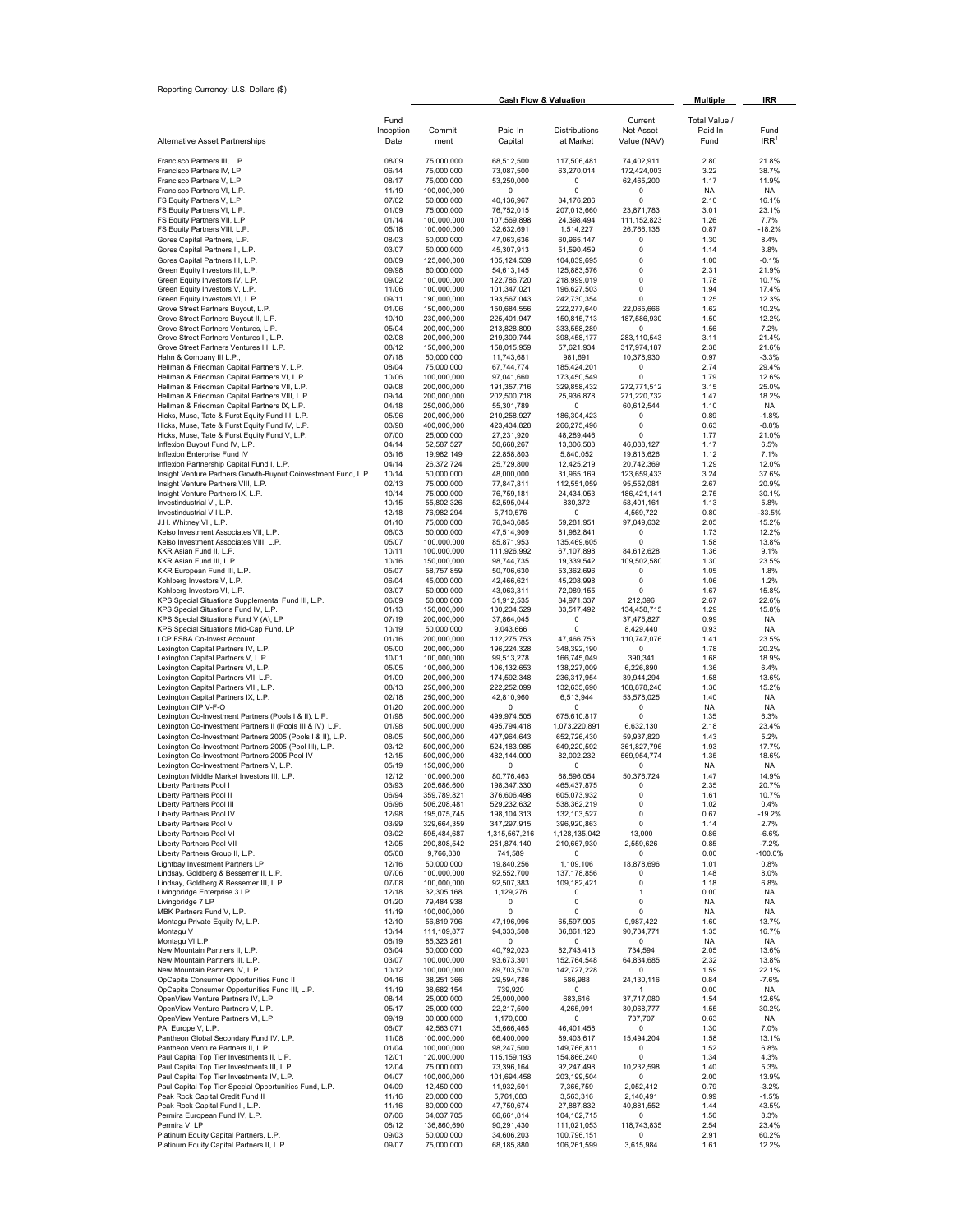|                                                                                              |                |                            | <b>Cash Flow &amp; Valuation</b> |                           |                            | <b>Multiple</b> | <b>IRR</b>         |
|----------------------------------------------------------------------------------------------|----------------|----------------------------|----------------------------------|---------------------------|----------------------------|-----------------|--------------------|
|                                                                                              | Fund           |                            |                                  |                           | Current                    | Total Value /   |                    |
|                                                                                              | Inception      | Commit-                    | Paid-In                          | Distributions             | Net Asset                  | Paid In         | Fund               |
| <b>Alternative Asset Partnerships</b>                                                        | Date           | ment                       | Capital                          | at Market                 | Value (NAV)                | <b>Fund</b>     | $IRR$ <sup>1</sup> |
|                                                                                              | 12/11          |                            |                                  |                           |                            | 2.03            | 30.1%              |
| Platinum Equity Capital Partners III, L.P.<br>Post Oak Energy Partners II, LP                | 11/13          | 200,000,000<br>25,000,000  | 191,610,650<br>28,969,122        | 279,391,920<br>14,747,576 | 108,798,938<br>20,144,219  | 1.20            | 7.6%               |
| Post Oak Energy Partners III, LP                                                             | 04/16          | 60,000,000                 | 53,076,847                       | 33, 105, 343              | 27,684,868                 | 1.15            | 7.3%               |
| Post Oak Energy Partners IV, LP                                                              | 11/17          | 60,000,000                 | 22,604,433                       | 33,606                    | 14,994,309                 | 0.66            | $-26.6%$           |
| Pomona Capital VI (Combined), L.P.                                                           | 12/04          | 50,000,000                 | 44,551,931                       | 56,178,263                | 2,015,219                  | 1.31            | 4.6%               |
| Pomona Capital VII (Combined), L.P.                                                          | 11/07          | 50,000,000                 | 42,172,835                       | 55, 148, 552              | 0                          | 1.31            | 7.9%               |
| Providence Equity Partners VI, L.P.                                                          | 12/06          | 50,000,000                 | 47,684,103                       | 69,769,291                | $\mathbf 0$                | 1.46            | 7.3%               |
| Providence Equity Partners VII, L.P.                                                         | 06/11          | 200,000,000                | 216,320,673                      | 348,912,401               | 0                          | 1.61            | 21.2%              |
| RCP Advisors Fund IV, L.P.                                                                   | 01/06          | 50,000,000                 | 55,245,286                       | 99,595,557                | 4,133,307                  | 1.88            | 13.1%              |
| RCP Advisors Fund V, L.P.                                                                    | 01/07          | 50,000,000                 | 58,188,780                       | 95,253,514                | 9,753,174                  | 1.80            | 14.3%              |
| RCP Advisors Fund VI, L.P.                                                                   | 01/08          | 50,000,000                 | 56,967,460<br>55,017,993         | 93,245,027                | 20,080,141                 | 1.99            | 15.8%              |
| RCP Advisors Fund VII, L.P.<br>RCP Advisors Fund VIII. L.P.                                  | 02/09<br>08/11 | 50,000,000<br>50.000.000   | 53,992,719                       | 73,872,992                | 33,937,491                 | 1.96<br>1.73    | 17.3%<br>17.6%     |
| RCP Advisors Fund IX, L.P.                                                                   | 06/13          | 50,000,000                 | 46,920,623                       | 41,107,000<br>15,700,656  | 52, 150, 732<br>54,908,281 | 1.50            | 15.1%              |
| RCP Advisors Fund X                                                                          | 12/14          | 50,000,000                 | 44,675,500                       | 5,675,226                 | 48,210,963                 | 1.21            | 8.6%               |
| Ripplewood Partners, L.P.                                                                    | 07/95          | 100,000,000                | 96,498,975                       | 168,333,429               | 0                          | 1.74            | 13.6%              |
| Ripplewood Partners II, L.P.                                                                 | 12/00          | 100,000,000                | 97,676,727                       | 116,568,788               | 0                          | 1.19            | 6.2%               |
| Riverside Capital Appreciation Fund 2008, L.P.                                               | 03/08          | 75,000,000                 | 67,916,041                       | 89,754,752                | 0                          | 1.32            | 8.2%               |
| Riverside Capital Appreciation Fund VI, L.P.                                                 | 07/12          | 75,000,000                 | 70,704,652                       | 101,279,219               | 0                          | 1.43            | 14.4%              |
| Riverside Europe Fund IV, L.P.                                                               | 12/08          | 49,699,937                 | 47,580,396                       | 49,531,443                | 0                          | 1.04            | 1.5%               |
| Rubicon Technology Partners L.P.                                                             | 09/13          | 50,000,000                 | 52,971,989                       | 60,041,161                | 20,433,833                 | 1.52            | 14.8%              |
| Rubicon Technology Partners II                                                               | 08/16          | 76,000,000                 | 67,150,485                       | 10,732,164                | 76,309,282                 | 1.30            | 19.0%              |
| Rubicon Technology Partners III L.P.                                                         | 11/19          | 100,000,000                | 11,309,967                       | 0                         | 9,978,943                  | 0.88            | NA                 |
| Searchlight Partners II, L.P.                                                                | 06/15          | 100,000,000                | 91,299,581                       | 22,591,534                | 119,354,065                | 1.55            | 20.6%              |
| Searchlight Capital III, L.P.                                                                | 05/19          | 150,000,000                | 39,559,408                       | 0                         | 42,616,625                 | 1.08            | NA.                |
| Silicon Valley Bank SIF V, L.P.                                                              | 02/11          | 125,000,000                | 103,187,500                      | 106,292,333               | 248,403,612                | 3.44            | 22.2%              |
| Silicon Valley Bank SIF V-A Opportunity, L.P.                                                | 02/11          | 50,000,000                 | 37,387,500                       | 31,250,000                | 105,989,611                | 3.67            | 23.1%              |
| Silicon Valley Bank SIF VI-A                                                                 | 02/13          | 125,000,000                | 114,690,845                      | 40,476,909                | 235,955,751                | 2.41            | 19.6%              |
| Silicon Valley Bank SIF VII, L.P.<br>Silicon Valley Bank SIF VIII                            | 09/14<br>02/16 | 125,000,000<br>100,000,000 | 111,025,000<br>75,192,889        | 13,007,812<br>518,260     | 230,717,980<br>132,414,842 | 2.20<br>1.77    | 24.2%<br>31.7%     |
| Silicon Valley Bank Capital Partners III, L.P.                                               | 12/13          | 22,500,000                 | 21,779,996                       | 15,850,603                | 37,927,555                 | 2.47            | 23.3%              |
| Silicon Valley Bank Capital Partners IV                                                      | 04/17          | 25,000,000                 | 18,425,000                       | 0                         | 18,601,663                 | 1.01            | 0.7%               |
| Silicon Valley Bank Overage Fund                                                             | 03/15          | 100,575,334                | 86,126,206                       | 1,050,000                 | 127,182,607                | 1.49            | 9.2%               |
| Silver Lake Partners IV, L.P.                                                                | 02/12          | 100,000,000                | 109,995,243                      | 85,298,806                | 156,694,431                | 2.20            | 26.4%              |
| Silver Lake Partners V, L.P.                                                                 | 11/16          | 140,000,000                | 108,235,266                      | 2,674,401                 | 166,621,504                | 1.56            | 39.2%              |
| Silver Lake Partners VI, L.P.                                                                | 01/20          | 175,000,000                | 0                                | 0                         | 0                          | <b>NA</b>       | <b>NA</b>          |
| Siris Partners III                                                                           | 09/14          | 75,000,000                 | 93,504,939                       | 51,533,393                | 70,447,643                 | 1.30            | 13.8%              |
| Siris Partners IV, L.P.                                                                      | 10/17          | 75,000,000                 | 40,376,592                       | 0                         | 39,268,230                 | 0.97            | $-2.6%$            |
| Snow Phipps II, L.P.                                                                         | 12/09          | 50,000,000                 | 38,441,890                       | 52,493,528                | 0                          | 1.37            | 14.6%              |
| Strategic Investors Fund X, L.P.                                                             | 10/19          | 75,000,000                 | 3,787,500                        | 0                         | 3,632,505                  | 0.96            | <b>NA</b>          |
| Summa Equity Fund II                                                                         | 01/19          | 29,887,712                 | 6,163,751                        | 0                         | 13,698,048                 | 2.22            | <b>NA</b>          |
| Summit Partners Growth Equity Fund VIII-A, L.P.<br>SVB Strategic Investors Fund IX, L.P.     | 03/11          | 125,000,000                | 67,512,499                       | 102,468,230<br>0          | 0<br>32,816,048            | 1.52<br>1.07    | 32.0%<br>7.7%      |
| TA Associates XI, L.P.                                                                       | 03/18<br>04/09 | 75,000,000<br>100,000,000  | 30,615,000<br>82,750,000         | 128,276,033               | 0                          | 1.55            | 19.7%              |
| The Energy & Minerals Group Fund III, L.P.                                                   | 12/13          | 85,000,000                 | 84,454,070                       | 8,456,372                 | 40,404,707                 | 0.58            | $-10.8%$           |
| The Rise Fund I, L.P.                                                                        | 07/16          | 25,000,000                 | 18,607,227                       | 787,429                   | 20,665,115                 | 1.15            | 8.7%               |
| The Rise Fund II, L.P.                                                                       | 10/18          | 50,000,000                 | 0                                | 0                         | 0                          | <b>NA</b>       | <b>NA</b>          |
| Thoma Bravo Discover Fund, L.P.                                                              | 11/15          | 50,000,000                 | 56,752,042                       | 45,776,404                | 79,707,386                 | 2.21            | 34.6%              |
| Thoma Bravo Discover Fund II LP.                                                             | 11/17          | 75,000,000                 | 45,661,844                       | 0                         | 59,602,792                 | 1.31            | 24.9%              |
| Thoma Bravo Discover Fund III, L.P.                                                          | 03/20          | 100,000,000                | 0                                | 0                         | 0                          | <b>NA</b>       | <b>NA</b>          |
| Thoma Bravo Fund IX, L.P.                                                                    | 02/08          | 50,000,000                 | 51,525,597                       | 209,665,539               | 522,229                    | 4.08            | 48.1%              |
| Thoma Bravo Fund X, L.P.                                                                     | 08/11          | 100,000,000                | 85,803,743                       | 269,871,810               | 57,661,316                 | 3.82            | 39.2%              |
| Thoma Bravo Fund XI, L.P.                                                                    | 01/14          | 100,000,000                | 156,867,731                      | 278,466,513               | 168,992,803                | 2.85            | 29.6%              |
| Thoma Bravo XII                                                                              | 02/16          | 150,000,000                | 156,522,403                      | 13,146,281                | 232,532,705                | 1.57            | 17.4%              |
| Thoma Bravo Fund XIII, L.P.                                                                  | 06/18          | 150,000,000                | 108,561,216                      | 70,732,617                | 127,516,351                | 1.83            | 73.8%              |
| Thoma Bravo Fund XIV, L.P.                                                                   | 03/20          | 200,000,000                | $^{\circ}$                       | 0                         | 0                          | <b>NA</b>       | NA.                |
| Thoma Bravo Overage Fund, L.P.                                                               | 01/13          | 45,000,000                 | 35,364,215                       | 93,773,277                | 37,170,897<br>70,954,855   | 3.70<br>2.22    | 35.1%              |
| Thoma Bravo Special Opportunities Fund II, L.P.<br>Thoma Cressey Fund VIII, L.P.             | 02/15<br>06/05 | 50,000,000<br>50,000,000   | 52,611,754<br>49,450,000         | 45,661,192<br>144,700,760 | $^{\circ}$                 | 2.93            | 21.8%<br>18.3%     |
| Thomas H. Lee Equity Fund IV, L.P.                                                           | 11/97          | 100,000,000                | 90,199,963                       | 78,342,281                | 0                          | 0.87            | $-2.6%$            |
| Thomas H. Lee Equity Fund V, L.P.                                                            | 03/00          | 50,000,000                 | 52,312,374                       | 85,506,188                | 0                          | 1.63            | 13.4%              |
| Thomas H. Lee Equity Fund VI L.P.                                                            | 04/06          | 75,000,000                 | 74,227,261                       | 140,526,800               | 0                          | 1.89            | 12.3%              |
| Tiger Iron Special Opportunities Fund, L.P.                                                  | 02/16          | 191,877,777                | 134,570,134                      | 5,949,630                 | 154,657,750                | 1.19            | 11.0%              |
| Tiger Iron Special Opportunities Fund II, L.P.                                               | 04/19          | 135,683,333                | 31,724,822                       | 0                         | 32,438,912                 | 1.02            | 3.5%               |
| TowerBrook Investors II, L.P.                                                                | 03/05          | 75,000,000                 | 55,646,291                       | 99, 134, 255              | 6,062,001                  | 1.89            | 9.9%               |
| TowerBrook Investors III, L.P                                                                | 10/07          | 150,000,000                | 117,184,237                      | 164,728,468               | 1,634,112                  | 1.42            | 8.8%               |
| TowerBrook Investors IV, L.P.<br>TowerBrook Investors V, L.P.                                | 09/12<br>01/18 | 190,000,000<br>200,000,000 | 163,711,307                      | 78,887,294<br>0           | 178,603,083<br>18,547,166  | 1.57<br>0.86    | 21.7%              |
| TPG Growth Fund II, L.P.                                                                     | 03/11          | 100,000,000                | 21,578,228<br>106,324,510        | 141,073,874               | 56, 164, 272               | 1.86            | NA.<br>14.5%       |
| TPG Growth Fund III, L.P.                                                                    | 02/15          | 100,000,000                | 103,957,551                      | 56,932,755                | 85,858,446                 | 1.37            | 15.7%              |
| TPG Growth IV, L.P.                                                                          | 06/17          | 100,000,000                | 76,409,956                       | 947,041                   | 83, 157, 634               | 1.10            | 8.3%               |
| TPG Growth V, L.P.                                                                           | 01/20          | 150,000,000                | $^{\circ}$                       | 0                         | 0                          | NA.             | NA.                |
| TPG Partners IV, L.P.                                                                        | 10/03          | 50,000,000                 | 46,300,567                       | 87,658,674                | 0                          | 1.89            | 14.3%              |
| TPG Partners V, L.P.                                                                         | 01/06          | 100,000,000                | 88,340,161                       | 104,111,914               | 0                          | 1.18            | 2.6%               |
| TPG Partners VI, L.P.                                                                        | 12/07          | 200,000,000                | 179,036,297                      | 255, 103, 553             | 0                          | 1.42            | 11.3%              |
| Trident V, L.P.<br>Trident VI Fund, L.P.                                                     | 12/08<br>07/13 | 75,000,000                 | 77,415,343                       | 91,677,639                | 48,802,772                 | 1.81            | 11.9%              |
| Trident VII, L.P.                                                                            | 07/16          | 75,000,000<br>75,000,000   | 78,343,030<br>64,623,724         | 70,993,132<br>9,617,303   | 91,316,177<br>74,636,824   | 2.07<br>1.30    | 24.2%<br>15.6%     |
| Trident VIII, L.P.                                                                           | 10/18          | 100,000,000                | 17,487,170                       | 1,414,877                 | 16,647,780                 | 1.03            | <b>NA</b>          |
| CVE-Kauffman Fellows Endowment Fund II, L.P.                                                 | 02/10          | 100,000,000                | 86,913,836                       | 85,086,660                | 217,143,006                | 3.48            | 19.0%              |
| TrueBridge FLSBA Special Purpose, LLC                                                        | 12/11          | 47,972,078                 | 39, 177, 451                     | 37,198,626                | 81,771,703                 | 3.04            | 19.4%              |
| TrueBridge Special Purpose II (F)                                                            | 04/13          | 22,500,000                 | 17,627,542                       | 3,134,250                 | 39,725,785                 | 2.43            | 20.8%              |
| TrueBridge-Kauffman Fellows Fund III, L.P.                                                   | 04/13          | 125,000,000                | 115,000,000                      | 39,361,861                | 212,972,874                | 2.19            | 16.6%              |
| TrueBridge Capital FSA, LLC                                                                  | 01/15          | 79,600,000                 | 62,764,800                       | 1,442,750                 | 102,386,600                | 1.65            | 28.4%              |
| TrueBridge Capital FSA II, LLC                                                               | 01/20          | 18,407,500                 | 7,370,546                        | 0                         | 10,036,686                 | 1.36            | NA.                |
| Truebridge-Kauffman Fellows Endowment Fund IV<br>TrueBridge Capital Partners Fund V, L.P.    | 07/15<br>06/17 | 125,000,000                | 116,250,000<br>63,000,000        | 2,500,000<br>0            | 204,630,332<br>74,403,013  | 1.78            | 25.2%<br>17.4%     |
| TrueBridge Capital Partners Fund VI, L.P.                                                    | 05/19          | 100,000,000<br>100,000,000 | 5,000,000                        | 0                         | 4,671,188                  | 1.18<br>0.93    | NA.                |
| TSG Capital Fund III, L.P.                                                                   | 08/98          | 100,000,000                | 100,963,018                      | 54,615,569                | 0                          | 0.54            | $-13.7%$           |
| W Capital Partners III, L.P.                                                                 | 12/11          | 75,000,000                 | 61,529,697                       | 42, 165, 476              | 39,711,361                 | 1.33            | 8.1%               |
| Warburg Pincus China                                                                         | 12/16          | 68,000,000                 | 67,184,000                       | 14,114,080                | 87,591,671                 | 1.51            | 21.2%              |
| Warburg Pincus Private Equity IX, L.P.                                                       | 06/05          | 75,000,000                 | 75,000,000                       | 126,817,887               | 2,464,828                  | 1.72            | 9.7%               |
| Warburg Pincus Private Equity X, L.P.                                                        | 06/07          | 150,000,000                | 150,000,000                      | 242,919,684               | 21,635,713                 | 1.76            | 9.4%               |
| Warburg Pincus Private Equity Fund XI, L.P.                                                  | 09/11          | 200,000,000                | 200,000,000                      | 214,490,266               | 110,511,767                | 1.63            | 11.9%              |
| Warburg Pincus Private Equity Fund XII, L.P.<br>Warburg Pincus China-Southeast Asia II, L.P. | 11/15<br>05/19 | 87,000,000<br>68,000,000   | 87,345,000<br>8,636,000          | 10,532,070<br>0           | 110,472,758<br>8,965,231   | 1.39<br>1.04    | 13.8%<br>9.3%      |
| Waterland Private Equity VI, L.P.                                                            | 04/15          | 61,110,432                 | 47,027,616                       | 14,967,773                | 74,897,100                 | 1.91            | 27.0%              |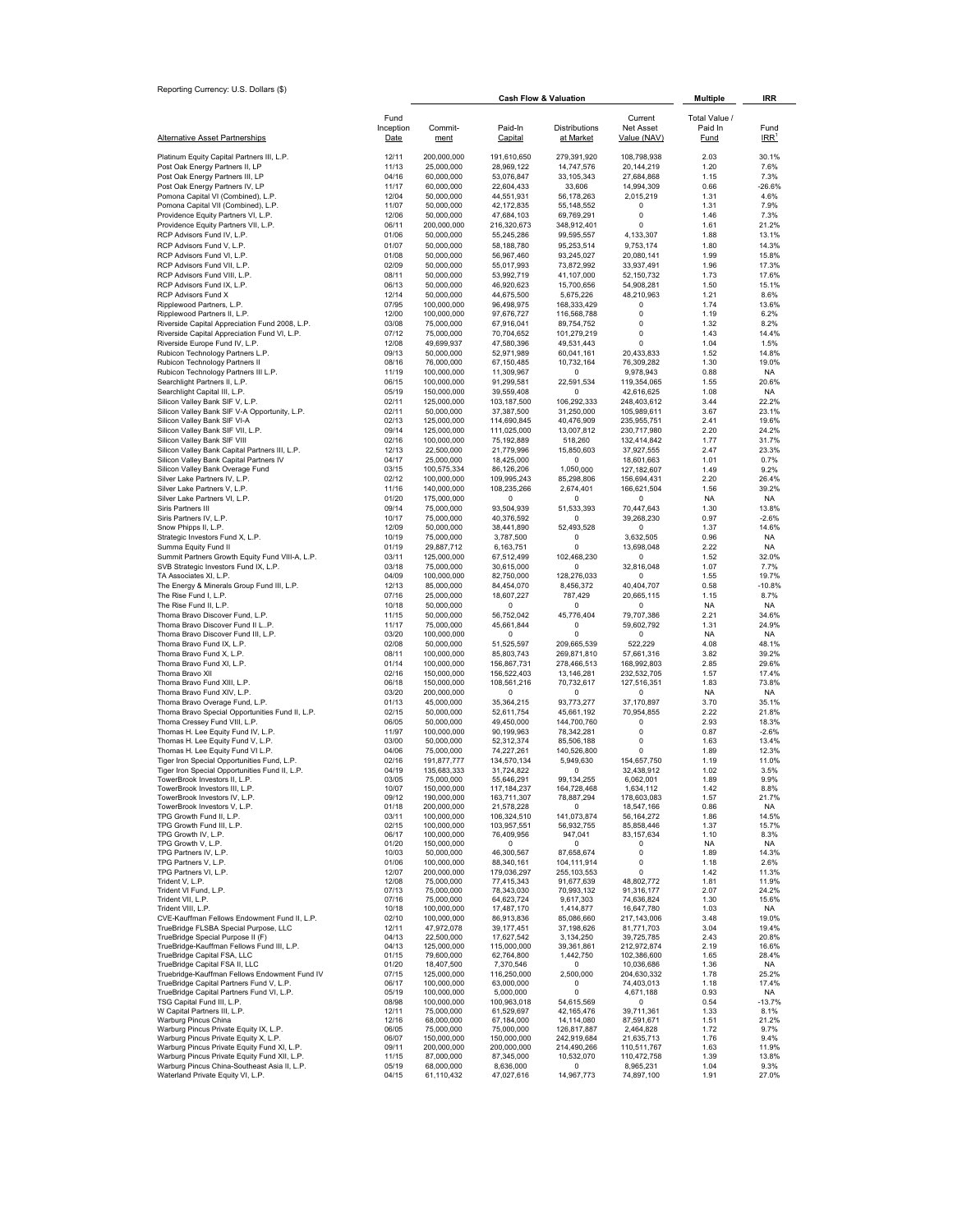| Reporting Currency: U.S. Dollars (\$)                 |                           | <b>Multiple</b> | IRR                |                                   |                                     |                                  |                          |
|-------------------------------------------------------|---------------------------|-----------------|--------------------|-----------------------------------|-------------------------------------|----------------------------------|--------------------------|
| <b>Alternative Asset Partnerships</b>                 | Fund<br>Inception<br>Date | Commit-<br>ment | Paid-In<br>Capital | <b>Distributions</b><br>at Market | Current<br>Net Asset<br>Value (NAV) | Total Value /<br>Paid In<br>Fund | Fund<br>IRR <sup>1</sup> |
| Waterland Private Equity VI Overflow Feeder Fund L.P. | 04/15                     | 28.974.931      | 44.381             | 0                                 | $\Omega$                            | 0.00                             | $-100.0%$                |
| Waterland Private Equity Fund VII C.V.                | 05/17                     | 113.659.612     | 32.053.208         |                                   | 36.258.311                          | 1.13                             | 12.1%                    |
| Wellspring Capital Partners III, L.P.                 | 04/02                     | 50,000,000      | 49.189.212         | 107.708.276                       | $\Omega$                            | 2.19                             | 27.1%                    |
| Wellspring Capital Partners IV, L.P.                  | 04/05                     | 75,000,000      | 77.179.692         | 108.153.435                       | $\Omega$                            | 1.40                             | 6.6%                     |
| Wellspring Capital Partners V, L.P.                   | 03/09                     | 150,000,000     | 149.154.640        | 234.406.066                       | $\Omega$                            | 1.57                             | 16.3%                    |
| Willis Stein & Partners II. L.P.                      | 06/98                     | 40.000.000      | 40.111.131         | 23.444.625                        | 0                                   | 0.58                             | $-9.7%$                  |
| Willis Stein & Partners III, L.P.                     | 07/00                     | 100.000.000     | 106.335.549        | 106.898.376                       | $\Omega$                            | 1.01                             | 0.1%                     |
| WindRose Health Investors V. L.P.                     | 09/18                     | 50,000,000      | 7.004.588          |                                   | 7.536.861                           | 1.08                             | 8.0%                     |

<sup>1</sup>Fund internal rate of return includes the cash-on-cash return net of fees, expenses, and carried interest, as well as the net asset value of State Board of Administration of Florida's interest in the partnership.

Because of the long-term nature of investing in private investments, funds can produce low or negative returns in the early years of the partnership. In the first few years of the<br>partnership, management fees are drawn fro

Due to numerous factors, including the lack of standardized valuation and reporting standards, the return information for private investments in this report may not reflect the expected returns of the partnerships. The returns contained in this report are calculated by or on behalf of the SBA and have not been reviewed by the general partners.

Interim returns may not be meaningful or indicative of ultimate performance during the early stages of the investment life cycle.

Some investment partnerships do not include management fees in the commitment; this may result in paid-in capital exceeding the commitment amount in those instances.

Funds with NA (not applicable) have not yet commenced or are too young to have produced meaningful returns.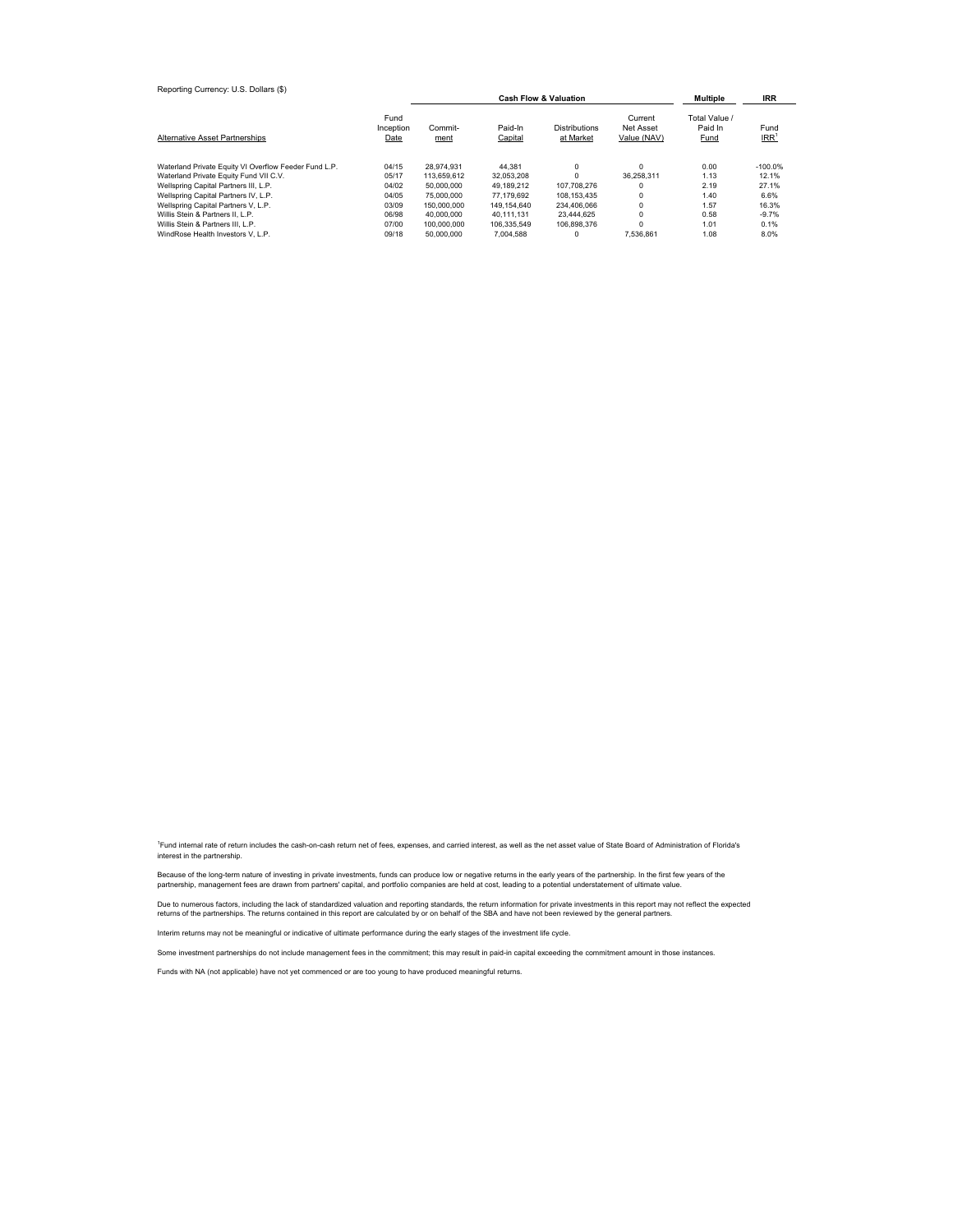#### **ALTERNATIVE ASSET FUNDING STATUS & PERFORMANCE SUMMARY Inception Through September 30, 2020<sup>1</sup> FLORIDA STATE BOARD OF ADMINISTRATION (Strategic Investments)**

| Reporting Currency: U.S. Dollars (\$)                                                                            |                |                            | <b>Cash Flow &amp; Valuation</b> | <b>Multiple</b>              | IRR                       |                   |                    |
|------------------------------------------------------------------------------------------------------------------|----------------|----------------------------|----------------------------------|------------------------------|---------------------------|-------------------|--------------------|
|                                                                                                                  | Fund           |                            |                                  |                              | Current                   | Total Value /     |                    |
|                                                                                                                  | Inception      | Commit-                    | Paid-In                          | Distributions                | Net Asset                 | Paid In           | Fund<br>IRR        |
| <b>Alternative Asset Partnerships</b>                                                                            | Date           | ment                       | Capital                          | <u>at Market</u>             | Value (NAV)               | Fund              |                    |
| ABRY Advanced Securities Fund, L.P. <sup>2</sup>                                                                 | 05/08          | 150,000,000                | $-9,256,545$                     | 81,784,607                   | 1,802,845                 | <b>NA</b>         | 19.2%              |
| ABRY Advanced Securities Fund II, L.P.<br>ABRY Advanced Securities Fund III, LP                                  | 03/11<br>04/14 | 150,000,000<br>150,000,000 | 84,012,784<br>210,238,201        | 144, 123, 319<br>60,238,206  | 10,505,518<br>127,342,268 | 1.84<br>0.89      | 13.1%<br>$-6.4%$   |
| ABRY Senior Equity Partners III, L.P.                                                                            | 03/10          | 60,000,000                 | 55,636,574                       | 90,994,702                   | 1,417,918                 | 1.66              | 16.4%              |
| ABRY Senior Equity Partners IV, L.P.                                                                             | 10/12          | 60,000,000                 | 56,833,116                       | 76,434,278                   | 17,618,562                | 1.65              | 14.2%              |
| ABRY Senior Equity Partners V, L.P.                                                                              | 10/16          | 60,000,000                 | 43,446,962                       | 8,448,198                    | 39,514,128                | 1.10              | 9.2%               |
| Apollo Accord Fund IV, L.P.<br>Apollo Credit Liquidity Fund, L.P.                                                | 09/20<br>09/07 | 200,000,000<br>238,233,051 | 5,130,788<br>103,039,403         | 0<br>150,169,477             | 5,919,017<br>0            | 1.15<br>1.46      | NA<br>6.1%         |
| Atalaya Special Opportunities Fund VI, L.P.                                                                      | 03/15          | 100,000,000                | 114,750,000                      | 93,374,966                   | 61,656,022                | 1.35              | 12.2%              |
| Atalaya Special Opportunities Fund VII LP                                                                        | 07/18          | 150,000,000                | 85,875,000                       | 23,947,952                   | 64,570,516                | 1.03              | 3.5%               |
| Audax Credit Opportunities (SBA), LLC<br>Audax Mezzanine Fund IV, L.P.                                           | 03/10<br>01/15 | 200,000,000<br>150,000,000 | 200,000,001<br>89,616,962        | $\Omega$<br>48,971,776       | 340,245,654<br>52,787,908 | 1.70<br>1.14      | 5.8%<br>9.4%       |
| Audax Mezzanine Fund V, L.P.                                                                                     | 01/20          | 200,000,000                | 0                                | 0                            | 0                         | <b>NA</b>         | NA.                |
| Bayview Opportunity Master Fund II-B, L.P.                                                                       | 08/09          | 100,000,000                | 100,000,000                      | 150,785,311                  | 0                         | 1.51              | 18.1%              |
| Bayview Opportunity Master Fund IIIb, L.P.<br>Bayview Opportunity Master Fund IV-B, L.P                          | 11/11<br>04/14 | 150,000,000<br>150,000,000 | 143,843,910<br>120,527,313       | 205,261,695<br>140,309,770   | 0<br>31,103,155           | 1.43<br>1.42      | 10.1%<br>13.0%     |
| Benefit Street Partners CRE Conduit                                                                              | 11/13          | 125,000,000                | 125,000,000                      | 144,648,450                  | 0                         | 1.16              | 5.1%               |
| Benefit Street Partners Debt Fund IV L.P.                                                                        | 10/16          | 150,000,000                | 105,286,879                      | 39,748,123                   | 80,961,753                | 1.15              | 7.1%               |
| BlackRock Carbon Capital III, L.P.<br><b>BlackRock Carbon Capital V</b>                                          | 10/07<br>06/13 | 100,000,000<br>150,000,000 | 98,892,905<br>137,829,245        | 124,271,111<br>164,367,487   | 0<br>1,008,229            | 1.26<br>1.20      | 9.3%<br>6.1%       |
| <b>BlackRock Carbon Capital VI</b>                                                                               | 02/16          | 150,000,000                | 139,632,648                      | 52,328,727                   | 97,573,373                | 1.07              | 3.8%               |
| Blackstone / GSO Capital Solutions Fund, L.P.                                                                    | 03/09          | 100,000,000                | 90,058,356                       | 119,451,127                  | 1,486,729                 | 1.34              | 9.6%               |
| Blackstone Credit Liquidity Partners, L.P.                                                                       | 10/07          | 250,000,000                | 225,252,407                      | 279,800,518                  | 0                         | 1.24              | 8.9%               |
| Blackstone Tactical Opportunities Fund II<br>Blackstone Tactical Opportunities Fund - FD L.P.                    | 12/14<br>10/18 | 200,000,000<br>250,000,000 | 165,743,638<br>72,694,401        | 104,072,096<br>2,095,564     | 110,300,103<br>80,610,239 | 1.29<br>1.14      | 11.2%<br>17.5%     |
| Blue Torch Credit Opportunities Fund II LP                                                                       | 06/19          | 250,000,000                | 22,330,097                       | 0                            | 22,899,407                | 1.03              | NA                 |
| Boston Timber Opportunities, LLC                                                                                 | 01/12          | 300,000,000                | 267,321,857                      | 52,497,450                   | 295,458,113               | 1.30              | 4.5%               |
| Centerbridge Capital Partners III, L.P.<br>Carlyle Mezzanine Partners II, L.P.                                   | 06/14<br>02/08 | 125,000,000<br>150,000,000 | 110,403,299<br>135,663,786       | 52,350,128<br>167,969,337    | 113,849,336<br>1,193,396  | 1.51<br>1.25      | 17.9%<br>6.3%      |
| Castlelake II, L.P.                                                                                              | 07/10          | 75,000,000                 | 60,363,408                       | 93,880,259                   | 5,449,622                 | 1.65              | 13.0%              |
| Castlelake III, L.P.                                                                                             | 09/13          | 75,000,000                 | 69,405,348                       | 43,284,230                   | 53,105,533                | 1.39              | 7.1%               |
| Castlelake IV, L.P.<br>Castlelake Aviation III Stable Yield, L.P.                                                | 02/15<br>06/16 | 95,000,000<br>150,000,000  | 98,518,520<br>118,723,733        | 32,211,058<br>20,201,937     | 97,260,407<br>147,761,809 | 1.31<br>1.41      | 8.4%<br>25.9%      |
| Cerberus FSBA Levered Loan Opportunities Fund, LP                                                                | 10/16          | 200,000,000                | 172, 178, 217                    | 0                            | 231,505,941               | 1.34              | 10.0%              |
| Cerberus Institutional Real Estate Partners - Series Three                                                       | 07/12          | 150,000,000                | 119,476,102                      | 135,092,346                  | 53,854,489                | 1.58              | 11.2%              |
| Cerberus Institutional Real Estate Partners - Series Four<br>Cerberus Institutional Real Estate Partners V, L.P. | 03/15<br>01/20 | 200,000,000<br>225,000,000 | 178,456,615<br>0                 | 30,066,744<br>0              | 164,071,578<br>0          | 1.09<br><b>NA</b> | 4.6%<br>NA         |
| Chambers Energy Capital III                                                                                      | 07/15          | 50,000,000                 | 57,275,805                       | 23,658,071                   | 26,912,470                | 0.88              | $-7.6%$            |
| Chambers Energy Capital IV, LP                                                                                   | 09/18          | 200,000,000                | 70,354,658                       | 0                            | 77,364,311                | 1.10              | <b>NA</b>          |
| Coastline Fund, L.P.                                                                                             | 03/15          | 250,000,000                | 252,904,957                      | 164,857,825                  | 146,185,837               | 1.23<br>1.06      | 7.4%               |
| Coastline Fund, L.P. (Tranche II)<br>Colony Distressed Credit Fund II, L.P.                                      | 02/15<br>03/11 | 250,000,000<br>75,000,000  | 201,143,501<br>64,094,200        | 51,079,880<br>74,684,700     | 162,660,337<br>8,937,530  | 1.30              | 4.4%<br>7.2%       |
| Colony Distressed Credit Fund III                                                                                | 07/13          | 150,000,000                | 128,231,765                      | 121,527,132                  | 45,828,060                | 1.31              | 8.2%               |
| Colony Distressed Credit Fund IV                                                                                 | 12/15          | 150,000,000                | 225,748,767                      | 112,616,653                  | 132,498,376               | 1.09              | 4.2%               |
| CVI Credit Value Fund, L.P.<br>CVI Credit Value Fund II, L.P.                                                    | 02/10<br>11/12 | 100,000,000<br>200,000,000 | 95,000,000<br>190,000,000        | 212, 142, 837<br>264,735,944 | 1,635,923<br>2,088,250    | 2.25<br>1.40      | 19.7%<br>8.4%      |
| CVI Credit Value Fund III, L.P.                                                                                  | 07/14          | 200,000,000                | 190,000,000                      | 157,368,924                  | 84,606,947                | 1.27              | 8.0%               |
| CVI Credit Value Fund A IV, L.P.                                                                                 | 03/17          | 150,000,000                | 145,500,000                      | 30,733                       | 149,868,947               | 1.03              | 2.2%               |
| CVI Credit Value Fund A V LP<br>CVI Global Value Fund, L.P.                                                      | 05/20<br>12/06 | 350,000,000<br>250,000,000 | 17,558,333<br>237,500,000        | 0<br>547,333,896             | 17,558,333<br>839,956     | 1.00<br>2.31      | NA<br>21.2%        |
| Deerfield Private Design Fund IV                                                                                 | 07/16          | 100,000,000                | 90,000,000                       | 4,000,000                    | 96,013,250                | 1.11              | 5.6%               |
| Drum Capital Management Special Situation Partners II, L.P.                                                      | 04/06          | 100,000,000                | 91,121,142                       | 111,520,304                  | 32,239,246                | 1.58              | 6.9%               |
| EIG Energy Fund XVI, L.P.<br>EIG Global Project Fund V, L.P.                                                     | 05/13<br>01/19 | 100,000,000<br>200,000,000 | 88,609,354<br>7,081,291          | 44,331,722<br>$\Omega$       | 57,366,053<br>6,572,409   | 1.15<br>0.93      | 4.4%<br><b>NA</b>  |
| Falcon Strategic Partners III, L.P.                                                                              | 05/08          | 75,000,000                 | 74,359,265                       | 101,628,633                  | 14,004,967                | 1.56              | 9.6%               |
| Falcon Strategic Partners IV, L.P.                                                                               | 10/12          | 100,000,000                | 101,308,676                      | 57,961,213                   | 81,613,680                | 1.38              | 8.1%               |
| Falko Regional Aircraft Opportunities Fund II L.P.<br>Florida Growth Fund I, LLC                                 | 08/18<br>06/09 | 150,000,000<br>250,000,000 | 103,940,085<br>238,395,075       | 36,697,185<br>281,266,951    | 53,998,259<br>92,535,732  | 0.87<br>1.57      | -20.8%<br>10.3%    |
| Florida Growth Fund I (Tranche II), LLC                                                                          | 09/09          | 250,000,000                | 263,431,002                      | 205, 132, 879                | 183,774,051               | 1.48              | 11.6%              |
| Florida Growth Fund II, LLC                                                                                      | 12/14          | 250,000,000                | 208,423,132                      | 46,531,573                   | 195,933,719               | 1.16              | 6.2%               |
| Florida Growth Fund II LLC (Tranche II)                                                                          | 01/19          | 125,000,000                | 35,977,287                       | 0                            | 41,072,334                | 1.14              | NA                 |
| Florida Sunshine State Fund L.P.<br>Gallatin Point Capital Partners LP                                           | 12/18<br>09/17 | 125,000,000<br>100,000,000 | 37, 153, 903<br>53,246,284       | 1,580,000<br>14,677,515      | 42,015,678<br>41,355,865  | 1.17<br>1.05      | 18.4%<br>4.9%      |
| GI Partners Fund III, L.P.                                                                                       | 04/07          | 100,000,000                | 98,921,021                       | 159,418,256                  | 1,193,494                 | 1.62              | 13.2%              |
| GI Partners Fund IV, L.P.                                                                                        | 11/12          | 150,000,000                | 155,994,960                      | 99,316,847                   | 191,406,843               | 1.86              | 17.6%              |
| Global Infrastructure Partners II, L.P.                                                                          | 08/10          | 150,000,000                | 157,884,105                      | 117,149,499                  | 149, 163, 514             | 1.69              | 15.5%              |
| Global Infrastructure Partners III, L.P.<br>Global Infrastructure Partners IV-C, L.P.                            | 10/15<br>07/18 | 150,000,000<br>225,000,000 | 148,495,343<br>6,134,365         | 39,348,574<br>0              | 121,037,681<br>1          | 1.08<br>0.00      | 3.7%<br>$-100.0%$  |
| Global Transport Income Fund Master Partnership SCSp                                                             | 01/16          | 200,000,000                | 0                                | 0                            | 0                         | NA                | NA                 |
| GOF II Feeder B                                                                                                  | 05/17          | 150,000,000                | 71,250,000                       | 0                            | 74,478,570                | 1.05              | <b>NA</b>          |
| Green Credit Investors, L.P.                                                                                     | 12/07          | 250,000,000                | 250,000,000                      | 283,805,081                  | 0                         | 1.14              | 8.3%               |
| Grain Communications Opportunity Fund II, L.P.<br>GS Distressed Opportunities Fund I, L.P.                       | 01/18<br>04/02 | 70,000,000<br>150,000,000  | 40,227,737<br>144,679,575        | 0<br>144,000,577             | 39,516,854<br>0           | 0.98<br>1.00      | $-2.1%$<br>$-0.1%$ |
| GSO Capital Opportunities Fund, L.P.                                                                             | 04/07          | 200,000,000                | 187,631,972                      | 317,916,977                  | 2,507,104                 | 1.71              | 18.3%              |
| GSO Capital Opportunities Fund II, L.P.                                                                          | 11/10          | 150,000,000                | 115, 182, 947                    | 117,491,634                  | 33,923,413                | 1.31              | 9.0%               |
| GSO Capital Opportunities Fund III LP<br>GSO Capital Solutions Fund II, L.P.                                     | 01/16<br>04/12 | 200,000,000<br>200,000,000 | 146,651,607<br>125,725,761       | 61,299,255<br>102,656,534    | 107,659,040<br>19,199,348 | 1.15<br>0.97      | 8.5%<br>$-1.5%$    |
| GSO Capital Solutions Fund III LP                                                                                | 02/17          | 200,000,000                | 50,310,818                       | 13,467,658                   | 35,965,404                | 0.98              | $-1.6%$            |
| GSO Energy Select Opportunities Fund LP                                                                          | 12/14          | 100,000,000                | 59,595,623                       | 22,870,850                   | 41,441,214                | 1.08              | 3.0%               |
| GSO Energy Select Opportunities Feeder Fund II L.P.<br>HealthCare Royalty Partners III, L.P.                     | 06/18<br>07/13 | 150,000,000<br>65,000,000  | 10,870,042<br>64,628,606         | 2,011,385<br>32,437,368      | 11,280,446<br>42,781,758  | 1.22<br>1.16      | 17.6%<br>10.7%     |
| Highbridge Convertible Dislocation Fund (Delaware), L.P.                                                         | 03/20          | 200,000,000                | 45,954,094                       | 0                            | 51,536,049                | 1.12              | <b>NA</b>          |
| IFM Global Infrastructure Fund, L.P.                                                                             | 01/08          | 300,000,000                | 300,000,000                      | 0                            | 548,881,819               | 1.83              | 10.8%              |
| ILS Property & Casualty Fund II, L.P.                                                                            | 09/18          | 57,375,000                 | 56,237,152                       | 11,679,649                   | 17,330,892                | 0.52              | $-40.3%$           |
| Jackson Timberland Opportunities, LLC<br>KLCP ERISA Fund E2 (US) LP                                              | 06/12<br>10/19 | 200,000,000<br>200,000,000 | 197,641,289<br>81,100,135        | 62,408,278<br>21,196,842     | 194,094,998<br>63,565,191 | 1.30<br>1.05      | 4.7%<br>NA         |
| Lake Jackson, L.P.                                                                                               | 04/17          | 100,000,000                | 90,000,000                       | 82,626,849                   | 19,991,037                | 1.14              | <b>NA</b>          |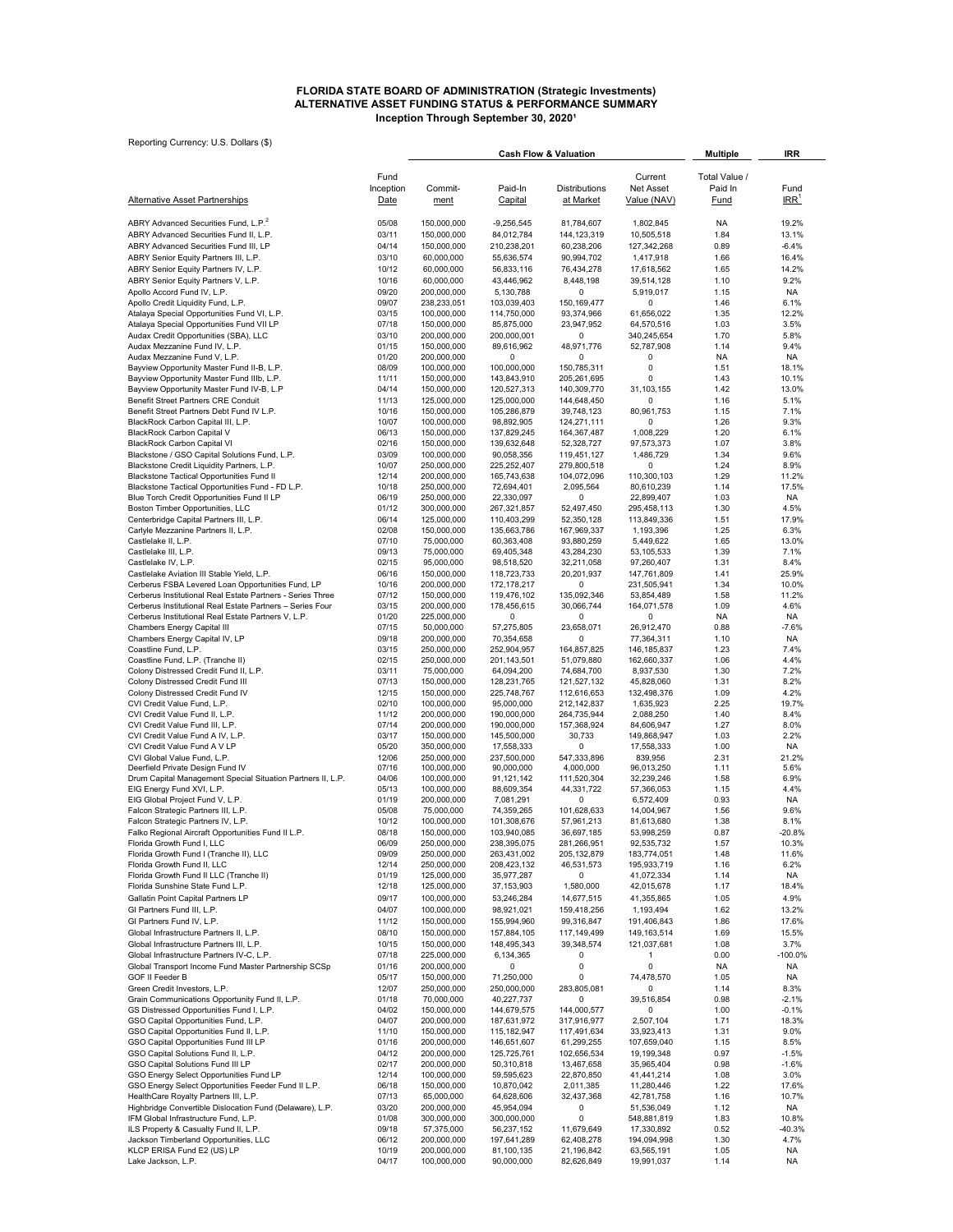| Reporting Currency: U.S. Dollars (\$)                                                |                   |                            |                            | <b>Cash Flow &amp; Valuation</b> |                           | <b>Multiple</b>          | <b>IRR</b>         |
|--------------------------------------------------------------------------------------|-------------------|----------------------------|----------------------------|----------------------------------|---------------------------|--------------------------|--------------------|
|                                                                                      |                   |                            |                            |                                  |                           |                          |                    |
|                                                                                      | Fund<br>Inception | Commit-                    | Paid-In                    | Distributions                    | Current<br>Net Asset      | Total Value /<br>Paid In | Fund               |
| <b>Alternative Asset Partnerships</b>                                                | Date              | ment                       | Capital                    | at Market                        | Value (NAV)               | Fund                     | IRR'               |
| <b>LCM Credit Opportunities III</b>                                                  | 06/16             | 150,000,000                | 92,503,548                 | 20,020,533                       | 89,480,771                | 1.18                     | 6.4%               |
| LCM Partners COPS 4 (USD) SLP                                                        | 01/20             | 200.000.000                | 14,584,615                 | 3,971                            | 14,920,258                | 1.02                     | <b>NA</b>          |
| LCM Partners SOLO Va LP                                                              | 01/20             | 50,000,000                 | $\Omega$                   | 0                                | $\Omega$                  | <b>NA</b>                | <b>NA</b>          |
| Levine Leichtman Capital Partners IV, L.P.                                           | 07/07             | 100,000,000                | 84,971,950                 | 146,642,723                      | 9,918,071                 | 1.84                     | 18.9%              |
| Levine Leichtman Capital Partners V, L.P.                                            | 08/12             | 200,000,000                | 220,252,623                | 140,779,496                      | 196,437,950               | 1.53                     | 12.5%              |
| Levine Leichtman Capital Partners VI, L.P.                                           | 11/16             | 200,000,000                | 148,749,080                | 53,378,735                       | 103,549,644               | 1.05                     | 5.0%               |
| Marathon European Credit Opportunities Fund II                                       | 01/14             | 100,000,000                | 75,207,473                 | 87,265,222                       | 21,808,858                | 1.45                     | 8.8%               |
| MCP Private Capital Fund III                                                         | 12/16             | 94,672,315                 | 69,103,908                 | 10,792,142                       | 67,614,119                | 1.13                     | 10.1%              |
| MCP Private Capital Fund IV SCSp                                                     | 12/19             | 216,649,515                | 12,349,216                 | $\Omega$                         | 12,502,725                | 1.01                     | NA                 |
| Mill Road Capital III, L.P.                                                          | 11/18             | 150,000,000                | 76,806,740                 | 10,357,074                       | 111,996,290               | 1.59                     | 110.8%             |
| Miravast ILS Credit Opportunities LP                                                 | 10/17             | 150,000,000                | 71,674,131                 | 0                                | 79,542,810                | 1.11                     | NA                 |
| Morgan Stanley Real Estate Mezzanine Fund, L.P.                                      | 11/07             | 44,745,608                 | 44,745,608                 | 19,531,937                       | $\mathbf 0$               | 0.44                     | $-25.8%$           |
| MSD SBAFLA FUND LP                                                                   | 01/20             | 200,000,000                | 0                          | 0                                | 0                         | <b>NA</b>                | <b>NA</b>          |
| NovaQuest Pharma Opportunities Fund V, L.P.<br>Oaktree Opportunities Fund VIII, L.P. | 07/16<br>05/09    | 125,000,000<br>100,000,000 | 44,239,010<br>100,000,000  | 2,704,214<br>142,025,917         | 45,592,644<br>2,512,280   | 1.09<br>1.45             | 8.4%<br>9.0%       |
| Oaktree Opportunities Fund IX, L.P.                                                  | 10/11             | 100.000.000                | 100,000,000                | 50,684,170                       | 63,485,743                | 1.14                     | 2.5%               |
| Oaktree Opportunities Fund Xb, L.P.                                                  | 07/14             | 200,000,000                | 110,000,000                | $\Omega$                         | 116,792,265               | 1.06                     | 7.3%               |
| OCM Opportunities Fund VIIb, L.P.                                                    | 02/07             | 50,000,000                 | 45,000,000                 | 77,828,368                       | 95,717                    | 1.73                     | 16.4%              |
| OCM Opportunities Fund VIIIb, L.P.                                                   | 01/10             | 50,000,000                 | 50,000,000                 | 51,929,129                       | 12,911,717                | 1.30                     | 5.1%               |
| OHA Tactical Investment Fund, L.P.                                                   | 01/20             | 200,000,000                | 9,954,646                  | 2,344,665                        | 8,264,222                 | 1.07                     | NA                 |
| Orion Fund I, L.P.                                                                   | 04/12             | 100,000,000                | 104,045,591                | 64,213,305                       | 38,778,794                | 0.99                     | $-0.2%$            |
| Orion Mine Finance Fund II                                                           | 01/16             | 100,000,000                | 109,390,627                | 48,215,955                       | 99,698,160                | 1.35                     | 17.9%              |
| Orion Mine Finance Co-Fund II LP                                                     | 05/17             | 50,000,000                 | 22,244,886                 | 978,723                          | 35,691,696                | 1.65                     | 28.9%              |
| PAG Loan Fund IV L.P.                                                                | 01/19             | 150,000,000                | 53,492,081                 | 21,587,928                       | 35,242,025                | 1.06                     | <b>NA</b>          |
| Patria Infrastructure Fund IV, L.P.                                                  | 01/18             | 100,000,000                | 1,871,131                  | 2,851                            | 338,246                   | 0.18                     | <b>NA</b>          |
| PCG Special Situation Fund, L.P.                                                     | 07/03             | 150,000,000                | 138,966,409                | 218,396,186                      | 135,459                   | 1.57                     | 6.6%               |
| Primary Wave Music IP Fund I, LP                                                     | 02/16             | 75,000,000                 | 83,765,889                 | 19,933,328                       | 75,200,823                | 1.14                     | 8.3%               |
| Primary Wave Music IP Fund 2, LP                                                     | 01/19             | 150,000,000                | 47,683,692                 | 2,136,122                        | 45,643,137                | 1.00                     | <b>NA</b>          |
| Providence TMT Special Situations Fund, L.P.                                         | 04/08             | 150,000,000                | 131,636,387                | 232, 191, 368                    | 1,450,457                 | 1.77                     | 14.4%              |
| Providence TMT Debt Opportunity Fund II, L.P.<br>Providence Debt Fund III L.P.       | 09/10<br>09/13    | 100,000,000<br>150,000,000 | 97,290,863                 | 145,485,418<br>124,652,051       | $\mathbf 0$<br>77,281,354 | 1.50<br>1.23             | 10.7%<br>5.7%      |
| SASOF V LP                                                                           | 08/19             | 150,000,000                | 164,829,104<br>1,524,736   | 0                                | $\mathbf{1}$              | 0.00                     | NA                 |
| SBAF Mortgage Fund                                                                   | 06/09             | 650,000,000                | 614,691,649                | 694,215,159                      | 65,927,034                | 1.24                     | 8.7%               |
| Sciens Aviation Special Opportunities Fund III, L.P.                                 | 03/14             | 85,300,000                 | 103,527,304                | 112,286,708                      | 12,589,088                | 1.21                     | 14.5%              |
| Sciens Aviation Special Opportunities Fund IV, L.P.                                  | 06/17             | 150,000,000                | 109,317,408                | 36,972,005                       | 60,885,053                | 0.90                     | $-9.7%$            |
| Silver Lake Waterman Fund III, L.P.                                                  | 09/18             | 150,000,000                | 39,673,169                 | 23,724,819                       | 13,960,785                | 0.95                     | <b>NA</b>          |
| Sprott Private Resource Lending (US), LP                                             | 05/14             | 100,000,000                | 74,977,991                 | 67,181,623                       | 22,330,698                | 1.19                     | 12.0%              |
| Sprott Private Resource Lending II (US), LP                                          | 12/18             | 150,000,000                | 61,653,827                 | 11,422,041                       | 61,053,908                | 1.18                     | 31.6%              |
| Square Mile Partners III, L.P.                                                       | 01/08             | 100,000,000                | 113,222,358                | 152,584,591                      | 331,523                   | 1.35                     | 10.5%              |
| TCW/Crescent Mezzanine Partners V, L.P.                                              | 09/07             | 150,000,000                | 151,650,731                | 198,026,969                      | 6,251,427                 | 1.35                     | 10.1%              |
| TCW/Crescent Mezzanine Partners VI, L.P.                                             | 02/11             | 150,000,000                | 145,386,745                | 149, 143, 612                    | 41,135,501                | 1.31                     | 8.2%               |
| TCW/Crescent Mezzanine Partners VII, L.P.                                            | 01/15             | 150,000,000                | 121,339,789                | 45,644,692                       | 90,463,240                | 1.12                     | 8.3%               |
| Torchlight Debt Fund VII, LP                                                         | 01/20             | 250,000,000                | 25,000,000                 | $\Omega$                         | 24,294,047                | 0.97                     | <b>NA</b>          |
| TPG - TAC 2007, L.P.                                                                 | 09/07             | 275,751,989                | 261,887,779                | 277,988,555                      | $\Omega$                  | 1.06                     | 2.1%               |
| TSSP Adjacent Opportunities Fund                                                     | 07/13             | 200,000,000                | 313,469,300                | 223.951.023                      | 144,603,050               | 1.18                     | 9.4%               |
| Tricon IX, L.P.                                                                      | 05/07             | 105,000,000                | 104,426,511                | 154,375,198                      | 17,258,330                | 1.64                     | 9.6%               |
| Tricon XI L.P.                                                                       | 07/12             | 100,000,000                | 89,016,230                 | 80,580,853                       | 12,939,721                | 1.05                     | 1.3%               |
| TriGate Property Partners II, L.P.                                                   | 06/12<br>08/15    | 50,000,000                 | 37,532,520                 | 40,951,525                       | 17,001,667                | 1.54                     | 11.6%              |
| TriGate Property Partners III, L.P.                                                  |                   | 75,000,000                 | 63,031,976                 | 16,997,517                       | 52,958,751                | 1.11                     | 6.6%               |
| TriGate Property Partners IV, L.P.<br>Varde Partners Fund X, L.P.                    | 08/19<br>09/09    | 150,000,000                | 1,055,556                  | 70,572                           | 1                         | 0.07<br>1.80             | <b>NA</b><br>10.5% |
| Varde Fund XI, L.P.                                                                  | 02/13             | 100,000,000<br>200,000,000 | 100,000,000<br>200,000,000 | 165,460,155<br>155,454,876       | 14,056,678<br>114,492,304 | 1.35                     | 5.4%               |
| The Varde Fund XII-C                                                                 | 03/16             | 200,000,000                | 200,000,000                | 21,136,843                       | 193,882,674               | 1.08                     | 2.2%               |
| Vine Media Opportunities - Fund III, L.P.                                            | 08/13             | 100,000,000                | 92,942,494                 | 27,644,911                       | 57,637,060                | 0.92                     | $-2.2%$            |
| Vine Media Opportunities Fund IV, L.P.                                               | 04/17             | 100,000,000                | 151,271,941                | 115,455,150                      | 39,501,467                | 1.02                     | 9.2%               |
| VSS Structured Capital II, L.P.                                                      | 06/08             | 75,000,000                 | 76,684,958                 | 146,422,357                      | 7,916,147                 | 2.01                     | 24.7%              |
| Wayzata Opportunities Fund II, L.P. <sup>2</sup>                                     | 09/07             | 50,000,000                 | 0                          | 50,677,959                       | 962,855                   | <b>NA</b>                | 16.5%              |
| Wayzata Opportunities Fund III, L.P.                                                 | 03/09             | 150,000,000                | 68,415,000                 | 38,931,853                       | 25,909,164                | 0.95                     | $-1.4%$            |
| WestRiver Innovation Lending Fund VIII, LP                                           | 08/18             | 150,000,000                | 133,270,979                | 79,872,466                       | 87,326,961                | 1.25                     | <b>NA</b>          |